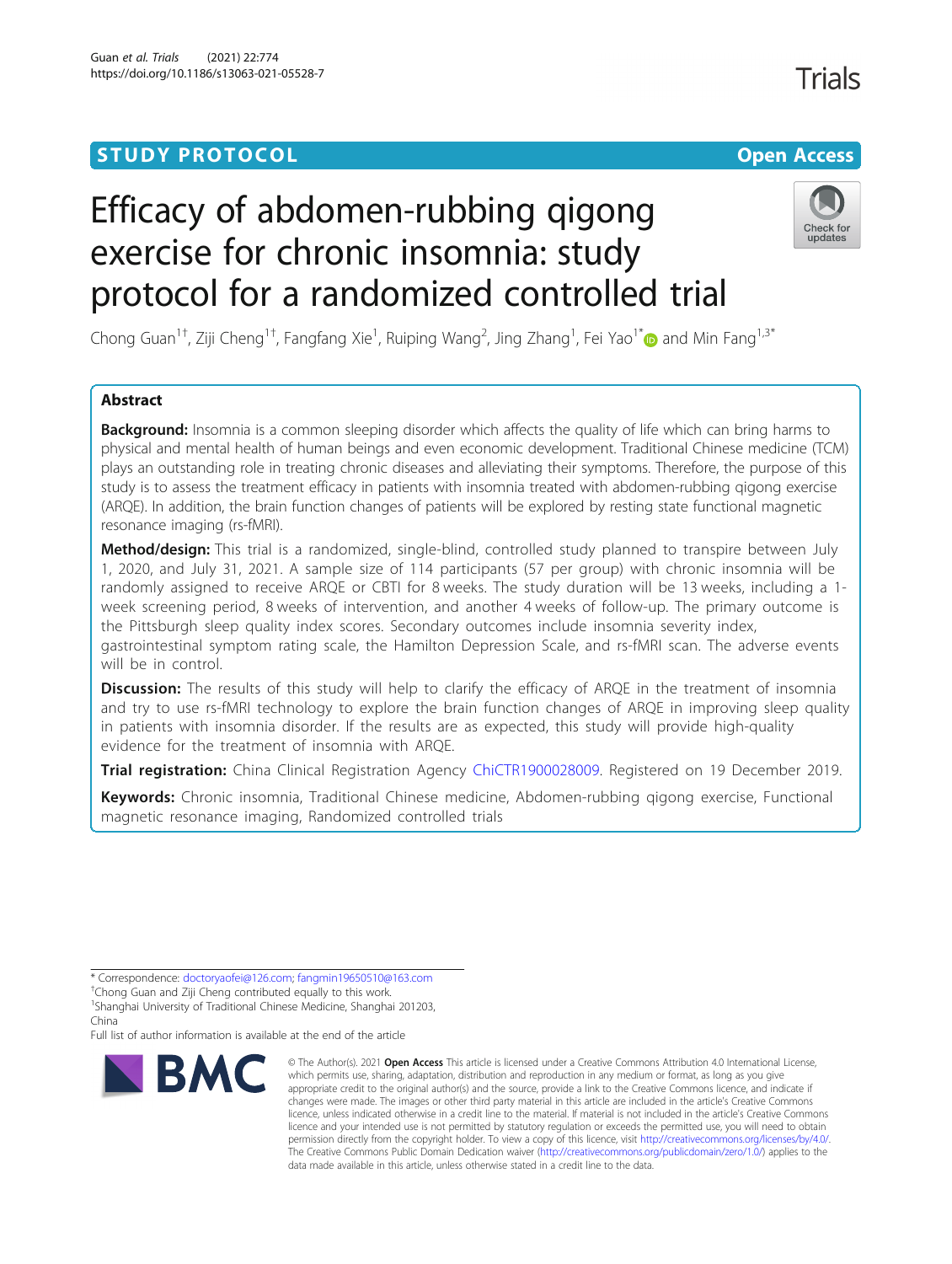## Background

Chronic insomnia refers to a sleeping disorder characterized by frequent or persistent difficulty in falling asleep or staying asleep [[1](#page-10-0)]. Therefore, patients with insomnia hardly feel satisfied with their sleep quality [\[2](#page-10-0)]. Insomnia is a worldwide problem. Researches show that the incidence rate in Japan is 37.2%, in the USA is 27.1%, and in China is 15.0% [\[3](#page-10-0), [4\]](#page-10-0). Insomnia can lead to daytime sleepiness, impaired attention, memory and other cognitive functions, reduced quality of life, and increased risk of medical conditions such as high blood pressure, depression, and anxiety  $[5-11]$  $[5-11]$  $[5-11]$  $[5-11]$ . The economic cost of insomnia is enormous, with an estimated of \$30 billion to \$35 billion spent on insomnia annually in the USA [[12](#page-10-0)]. In conclusion, chronic insomnia is a serious illness which can bring harms to physical and mental health of human beings and even economic development.

Hypnotics and sedatives can relieve the symptoms of insomnia to some extent, but there are risks of adverse reactions and drug addiction. Cognitive behavior therapy of insomnia (CBTI) can change patients' wrong sleep cognition and behavior, rebuild proper sleep cognition mode, and improve sleep mode [[13](#page-10-0)–[15\]](#page-10-0). It is considered as the cornerstone therapy in insomnia treatment. However, due to the insufficient number of CBTI psychiatrists/psychologists who are well trained in treating insomnia, also only a few patients can afford the treatment bills [[16](#page-10-0), [17](#page-10-0)]. Therefore, it is necessary to explore a more economic intervention for patients with insomnia.

The abdomen-rubbing qigong exercise (ARQE) has a long history of treating insomnia in China, which also named "nine rotating methods to prolong life," summarized by the famous Qing dynasty medical practitioner Fang Kai in China [[18\]](#page-10-0). It was first recorded in the "Nei Gong Tu Shuo" published in 1881 [\[19](#page-10-0)]. In China, abdominal massage has been widely used in the treatment of chronic diseases such as digestion diseases and insomnia [\[20](#page-10-0)]. Tan's research shows that abdominal massage can significantly increase the insomnia patient's total sleep time and lower the PSQI score [[21\]](#page-10-0). ARQE is often used in the clinic of our research group; we found that this intervention is proved to be able to improve not only sleep quality but also gastrointestinal function, which are strongly connected. The beneficial effect of ARQE in chronic insomnia is widely known, but there have been no large-scale randomized controlled trials of efficacy and safety of ARQE treatment and lack of highquality evidence for the treatment of insomnia with ARQE.

Chronic insomnia is a typical psychosomatic disease, which not only has a negative impact on physical health, but also has a certain impact on the patient's psychology. Patients with chronic insomnia are often accompanied by emotional disorders such as excessive thinking, anxiety, depression, abnormal feelings, consciousness, emotions, and cognitive functions. Over time, pathological changes in brain structure and compensatory changes will occur [[22\]](#page-10-0). Rs-fMRI (resting-state functional magnetic resonance imaging) study may help in elucidating the brain's intrinsic functional organization to aid in understanding the brain function changes of insomnia and its treatment. Functional connectivity (FC) and amplitude of low-frequency amplitude (ALFF) are two methods of rs-fMRI analysis. In previous rs-fMRI studies, compared with healthy people, insomnia patients often have abnormalities in part of the brain functional activities and functional connectivity of brain regions. These abnormal areas are mainly concentrated in the prefrontal lobe, hippocampus, temporal cortex, and anterior cingulate [\[23](#page-10-0)–[25\]](#page-10-0).

Therefore, we aim to conduct a randomized controlled clinical trial of ARQE treatment for chronic insomnia to certify the efficacy of ARQE in the treatment of insomnia and try to use rs-fMRI technology to explore the changes in brain function of ARQE in improving the sleep quality of insomnia patients.

## Method and design

## Study design

To evaluate the efficacy of ARQE, a clinical randomized controlled trial is designed, with both evaluators and participants blinded to the design. In this trial, the participants are randomly divided into ARQE group and CBTI group, with 57 people in each group. Informed consent will be required for study participation. In addition, all researchers will be required to sign the commitment to protect the confidentiality of study participants. The purpose of the study and possible risks (such as adverse clinical outcomes and treatment-related adverse events) will be informed to every patient. Signed and dated consent forms will be required from those who agree to share their clinical data with the participating hospitals or regulatory agencies. All concomitant care and interventions are permitted other than concomitant receipt of any other experimental treatment. The details are shown in Fig. [1](#page-2-0) and Table [1.](#page-3-0) This SPIRIT checklist is described in detail in additional file 1.

## Participants

## Recruitment strategy

Participants will be recruited through advertisement and referrals starting in July 1, 2020. There are three main strategies for recruiting insomniacs. The first strategy was to recruit participants from the outpatient and inpatient departments of Yueyang Hospital of Integrated Traditional Chinese and Western Medicine affiliated to Shanghai University of Traditional Chinese Medicine. Second, printed recruitment posters will be distributed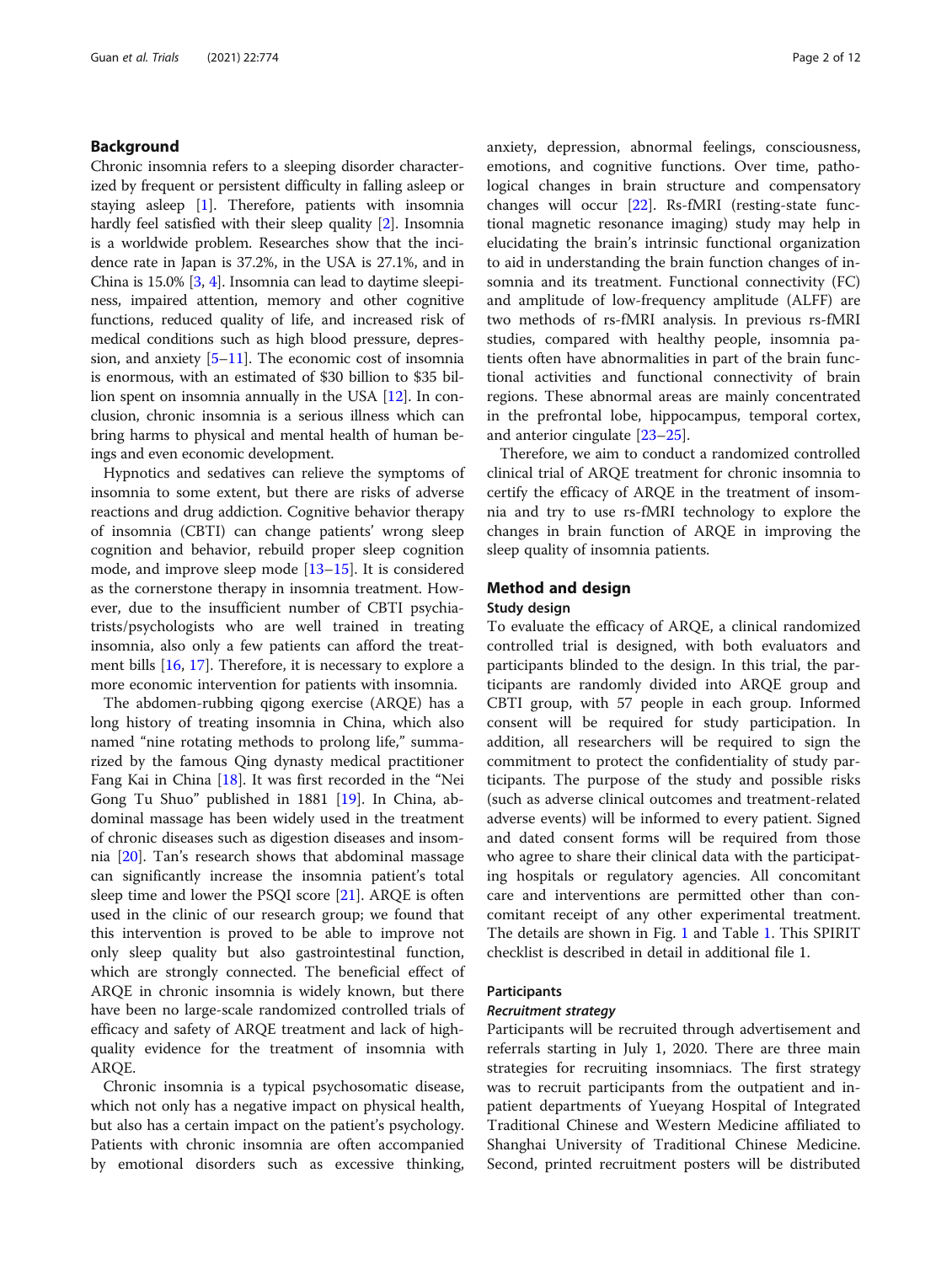<span id="page-2-0"></span>

at the Shanghai university of traditional Chinese medicine and in nearby communities to recruit potential research subjects. Third, we will advertise our research through the Internet and social media (e.g., WeChat) to attract patients who may be willing to participate.

## Sample size calculation

The required sample size is calculated using an estimation formula based on the difference between two sample means and standard deviations (Pittsburgh Sleep Quality Index, which is assessed using composite points of sleep quality). A previous clinical study suggests that the mean and standard deviations of Pittsburgh Sleep Quality Index (PSQI) in ARQE group $(n = 40)$  after treatment are 8.45 and 2.06, while the mean and standard deviations of PSQI in CBTI group ( $n = 40$ ) after treatment are 9.92 and 2.65 [\[26](#page-10-0), [27\]](#page-10-0). The sample size is calculated in the following formula, with the two-sided significance level (α) set at 0.05 and statistical power at 0.80 [\[28](#page-10-0)]. Thus, a minimum sample size of 51 participants per group (102 participants in total) is calculated to provide sufficient statistical power to detect a between-group mean difference of 1.47 in treatment efficiency, defined as the change in PSQI score.

$$
n = \frac{2(z_{\alpha/2} + z_{\beta})^2 \times \sigma^2}{(\mu_2 - \mu_1)^2}
$$

Considering a 10% loss to follow-up, we aim to recruit 57 patients in each group, in a total of 114 patients.

According to fMRI studies, 15 to 30 patients are adequate to test hypotheses.

## Inclusion criteria for patients with insomnia

Participants who meet all the following criteria can be enrolled: [\[1](#page-10-0)] meeting the diagnostic criteria of ICSD-3 criteria of insomnia [\[2](#page-10-0)]; ISI scale score between 8 to 21  $[3]$  $[3]$ ; 20 to 45 years old, male or female [[4](#page-10-0)]; HAMD score less than or equal to 17 [[5\]](#page-10-0); not having received any treatments for insomnia for the past month, including medication, and acupuncture [[6](#page-10-0)]; normal result of blood routine [[7\]](#page-10-0); right-handed; and [[8\]](#page-10-0) understanding the process of this study and agreeing to participate and sign the consent form.

## Exclusion criteria for patients with insomnia

Participants with any one of the following conditions will be excluded from this trial: [\[1](#page-10-0)] experience major depressive disorder, anxiety disorder, panic disorder, or other mental disorders or alcohol or drug addiction [\[2](#page-10-0)]; having irregular circadian cycle due to work requirement, [[3\]](#page-10-0) insomnia caused by severe pain or other underlying diseases [\[4](#page-10-0)]; having problems with communication and unable to perform abdominal rubbing [[5](#page-10-0)]; experience insomnia caused by severe or systemic diseases (endocrine diseases, autoimmune diseases, infectious diseases, diabetes and other metabolic diseases) [\[6\]](#page-10-0); had brain surgery or metal implantation ; and [[7\]](#page-10-0) pregnant, breast-feeding, or having plans to conceive.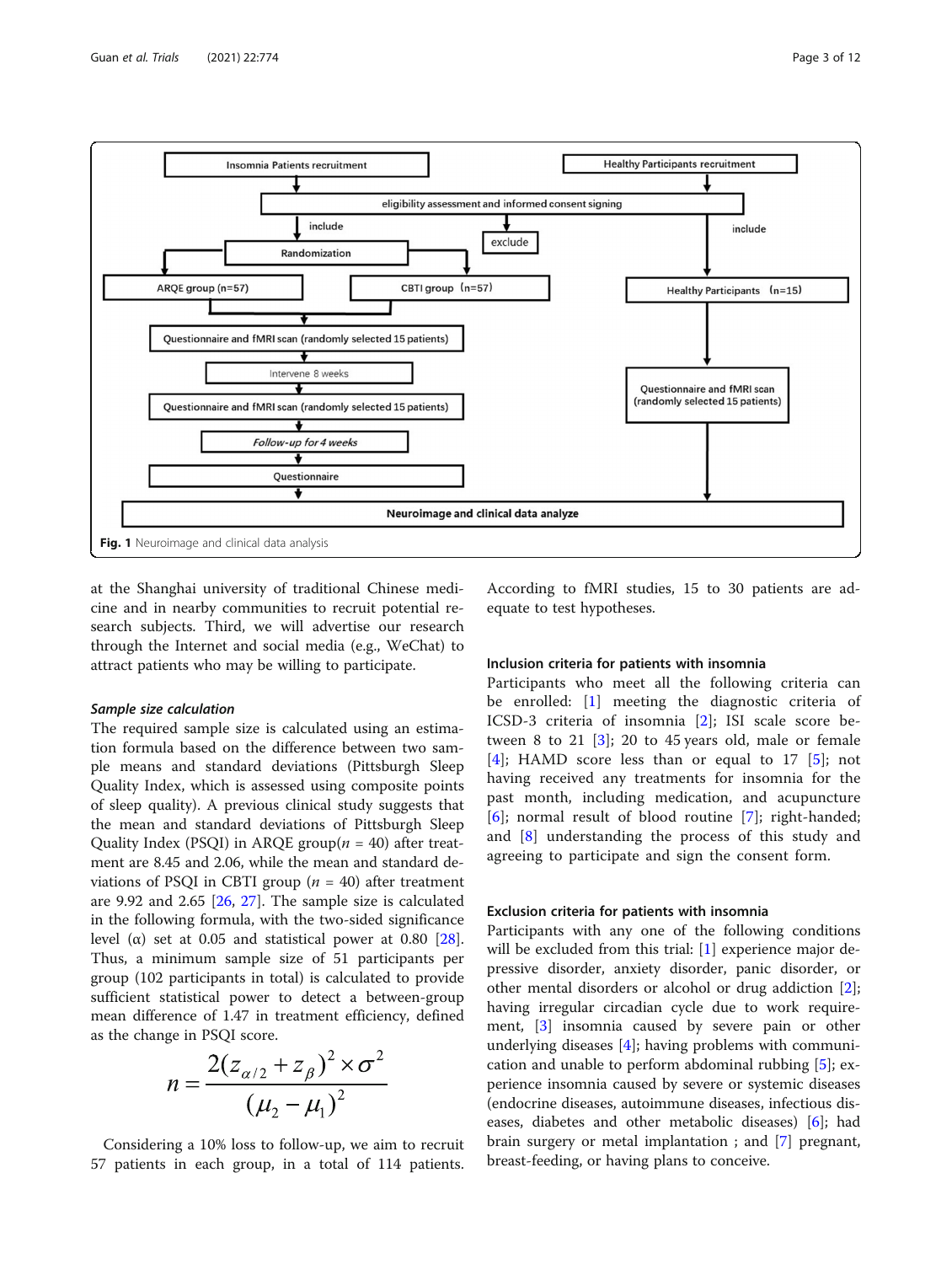<span id="page-3-0"></span>

| <b>Activity</b>    | Phase (time point)                                     | Screening/           | Allocation Treatment/intervention |         |                    |         |         |         |         |         |         | Follow-up |
|--------------------|--------------------------------------------------------|----------------------|-----------------------------------|---------|--------------------|---------|---------|---------|---------|---------|---------|-----------|
|                    |                                                        | enrolment<br>(week0) |                                   | Weeks 1 | Weeks <sub>2</sub> | Weeks 3 | Weeks 4 | Weeks 5 | Weeks 6 | Weeks 7 | Weeks 8 | Weeks 12  |
| Enrolment          | Eligibility screening                                  |                      |                                   |         |                    |         |         |         |         |         |         |           |
|                    | Acquisition of informed consent                        |                      |                                   |         |                    |         |         |         |         |         |         |           |
|                    | Clinicopathological evaluation                         |                      |                                   |         |                    |         |         |         |         |         |         |           |
|                    | Enrolment                                              |                      |                                   |         |                    |         |         |         |         |         |         |           |
|                    | Random allocation                                      |                      |                                   |         |                    |         |         |         |         |         |         |           |
|                    | Treatment/intervention Abdomen-rubbing qigong exercise |                      |                                   |         |                    |         |         |         |         |         |         |           |
|                    | Cognitive behavioral therapy for<br>insomnia           |                      |                                   |         |                    |         |         |         |         |         |         |           |
| Outcome assessment | <b>PSQI</b>                                            |                      |                                   |         |                    |         |         |         |         |         |         |           |
|                    | $\overline{\circ}$                                     |                      |                                   |         |                    |         |         |         |         |         |         |           |
|                    | GSRS                                                   |                      |                                   |         |                    |         |         |         |         |         |         |           |
|                    | HAMD                                                   |                      |                                   |         |                    |         |         |         |         |         |         |           |
| Safety observation | fMRI                                                   |                      |                                   |         |                    |         |         |         |         |         |         |           |
|                    | Adverse event                                          |                      |                                   |         |                    |         |         |         |         |         |         |           |
|                    | drug combination                                       |                      |                                   |         |                    |         |         |         |         |         |         |           |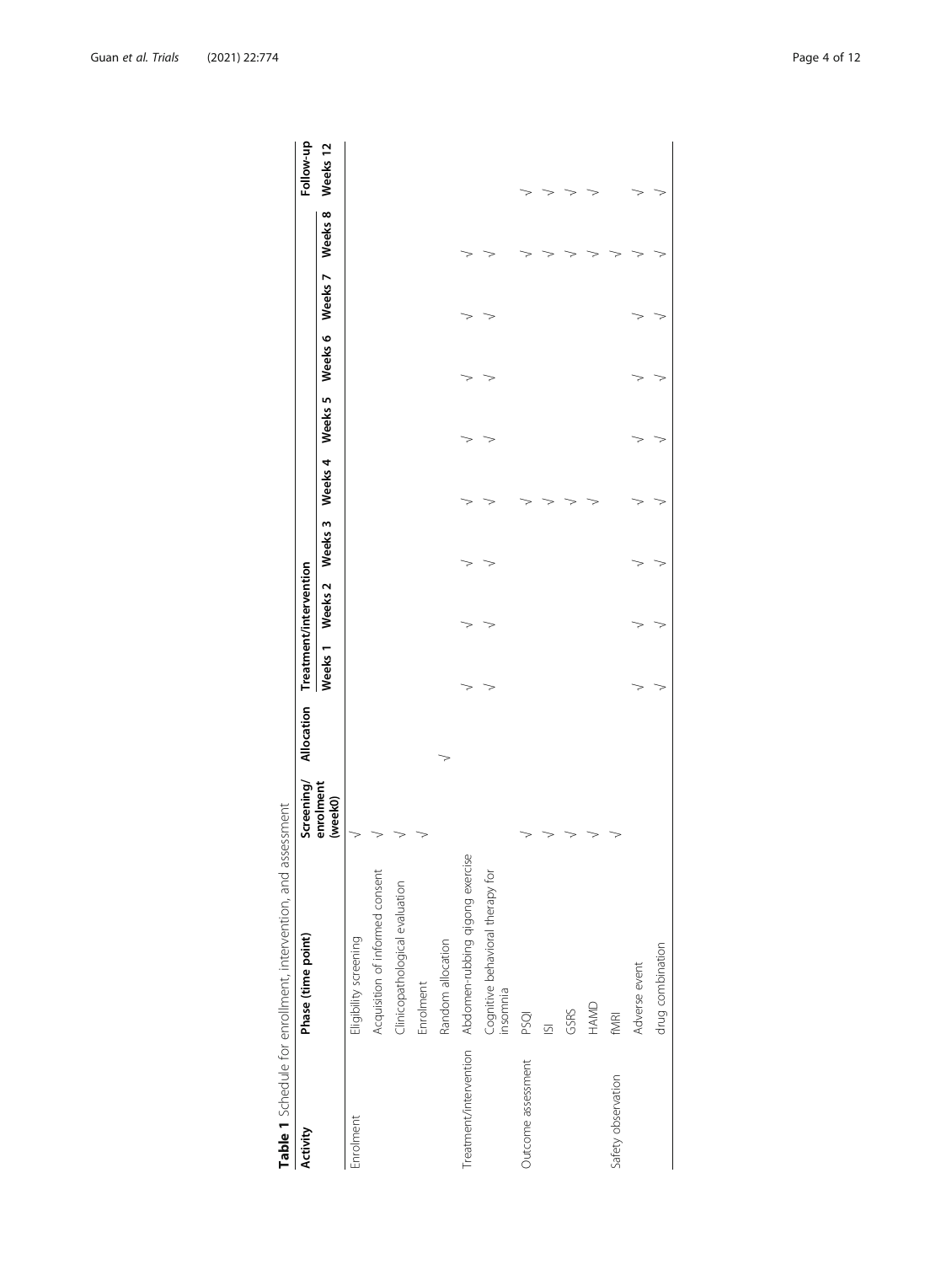## Withdraw criteria

(1) The participant has an adverse event related to the research.

(2) At the participant's own request.

## Randomization

Included participant will be randomly divided into the ARQE group and the CBTI group according to a 1:1 ratio. Block randomization is used with 4 block size to generate two different sets of random numbers lists. Random number tables are generated by researchers who have no contact with participants or evaluators. Each random number is sealed in a pre-prepared opaque envelope with the patient's serial number on it. After the participant has been certified and signed a written informed consent, participant will open an envelope with patient serial number is opened and know the group of participant belongs to. Informed consent is available by email to corresponding authors. Because of the significant difference between massage treatment and CBTI, double-blinded method cannot be used. Thus, it is important to ensure the data analyst does not know the grouping and intervention method of the insomnia patients.

## Intervention

## ARQE group

In this study, patients with insomnia received ARQE treatment 7 times a week for 8 weeks. A TCM doctor with more than 5 years of experience will intensively practice the patient once every Sunday. Each training lasts for 50 min, including breathing techniques and mild warm-up (10 min), abdomen-rubbing qigong exercise (30 min), and finally relax (10 min). Patients will be advised to exercise ARQE independently for 50 min before going to bed from Monday to Saturday.

In order to ensure the correct posture and movement speed, before the start of the experiment, the patient will receive 3 days of training provided by a TCM doctor with more than 5 years of experience to ensure the standard movements, strength, and speed of abdomen rubbing. The specific practice method of ARQE is shown in Fig. [2.](#page-5-0)

## CBTI group

In this study, patients with insomnia will receive cognitive behavioral therapy for insomnia, including 8 weeks of cognitive behavioral therapy for insomnia with an experienced psychotherapist. The psychotherapist will provide weekly group cognitive behavioral therapy on Sundays. Patients were advised to conduct 50 min of self-behavioral cognitive learning every day from Monday to Saturday to ensure the same duration of intervention in the ARQE group. At the beginning of the experiment, we added the patient to the WeChat group organized by the psychotherapist and uploaded the lecture notes of the CBTI course to the WeChat group for the subjects to review. In addition, the therapist will regularly upload learning materials related to insomnia for the subjects to learn and regularly answer patients' questions. Considering that Chinese people are generally unwilling to express their feelings in public, the psychotherapist will actively communicate with patients through social media (WeChat) once a week.

## Follow up

After 8 weeks of intervention, all participants will enter an additional 4 weeks follow-up period. Participants will not receive any intervention during the follow-up period. Researchers will conduct a telephone follow-up or home visit in 4 weeks. The subjective feelings of the participants, PSQI, ISI, HAMD, and GSRS will be recorded.

## Quality assurance

In order to ensure that patients in the ARQE group can practice the correct posture of ARQE by themselves at home, we will provide them with a video of the exercise method of ARQE recorded by a TCM doctor with 10 years of experience and a booklet with specific practice details. Participants will receive a "work practice record" and will be asked to fill it after each exercise.

## Outcome measures

To ensure the authenticity of the results, all questionnaires will be conducted by trained independent assessors. Regardless of whether the subjects complete the research project, we will collect the results of all participants. The study schedule (including enrollment, intervention, post-intervention, and follow-up period) is shown in Table [1.](#page-3-0)

## Basic patient information

Basic information consists of the patient's personal information and vital signs. Personal information includes age, gender, occupation, education level, and course of illness. Vital signs include body temperature, heart rate, respiratory rate, and blood pressure.

## Primary outcome

The primary outcome is the PSQI score. The PSQI will be assessed at week 0, week 4, week 8, and week 12. PSQI is composed of 19 sleep-related items and finally integrated into 7 dimensions: subjective sleep quality, time to fall asleep, sleep time, sleep efficiency, sleep disorder, hypnotic drugs, and daytime dysfunction. Each dimension is rated from 0 to 3 from mild and severe, with a total score of 21 points. A score more than 7 points to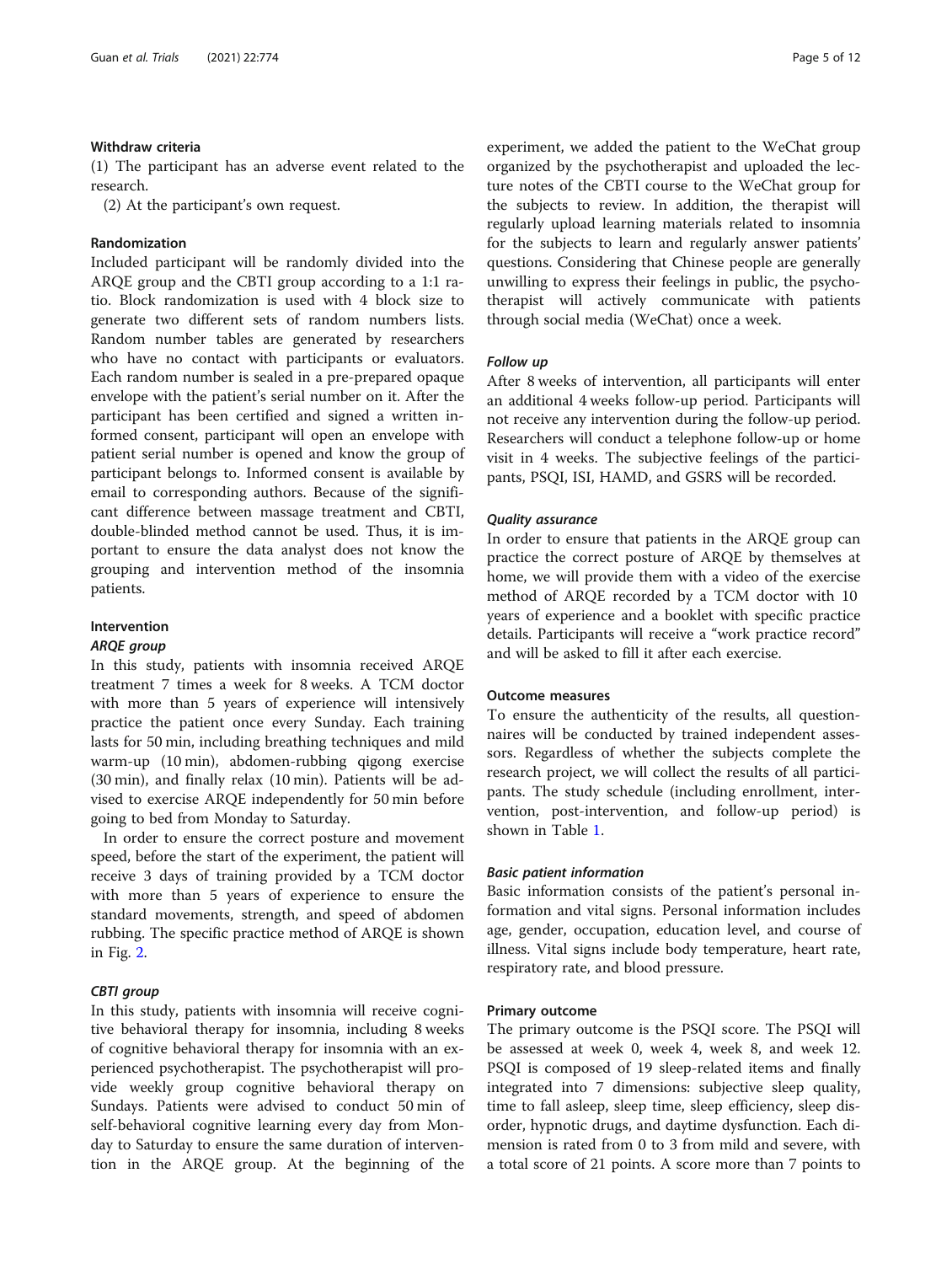<span id="page-5-0"></span>

the presence of insomnia. The higher the total PSQI score is, the worse sleep quality [\[29\]](#page-10-0).

## Insomnia severity index (ISI)

## Secondary outcomes

Secondary outcomes include the Insomnia Severity Index (ISI), Gastrointestinal Symptom Scale (GSRS), Hamilton Depression Scale (HAMD), and rs-fMRI scan. ISI, GSRS, and HAMD will be assessed at week 0, week 4, week 8, and week 12. The rs-fMRI scan will be assessed at week 0 and week 8.

ISI consists of 7 items to evaluate the degree of difficulty in falling asleep or maintaining asleep, that is, sleep satisfaction, daytime function, impaired attention due to sleep, the degree of pain of insomnia, and the degree of attention to insomnia, each of which is measured by five scales, with a total score ranged from 0 to 28 points, 0–7 points without insomnia, 8–14 points for mild insomnia, 15–21 points for moderate insomnia, and 22–28 points for severe insomnia [[30](#page-10-0)].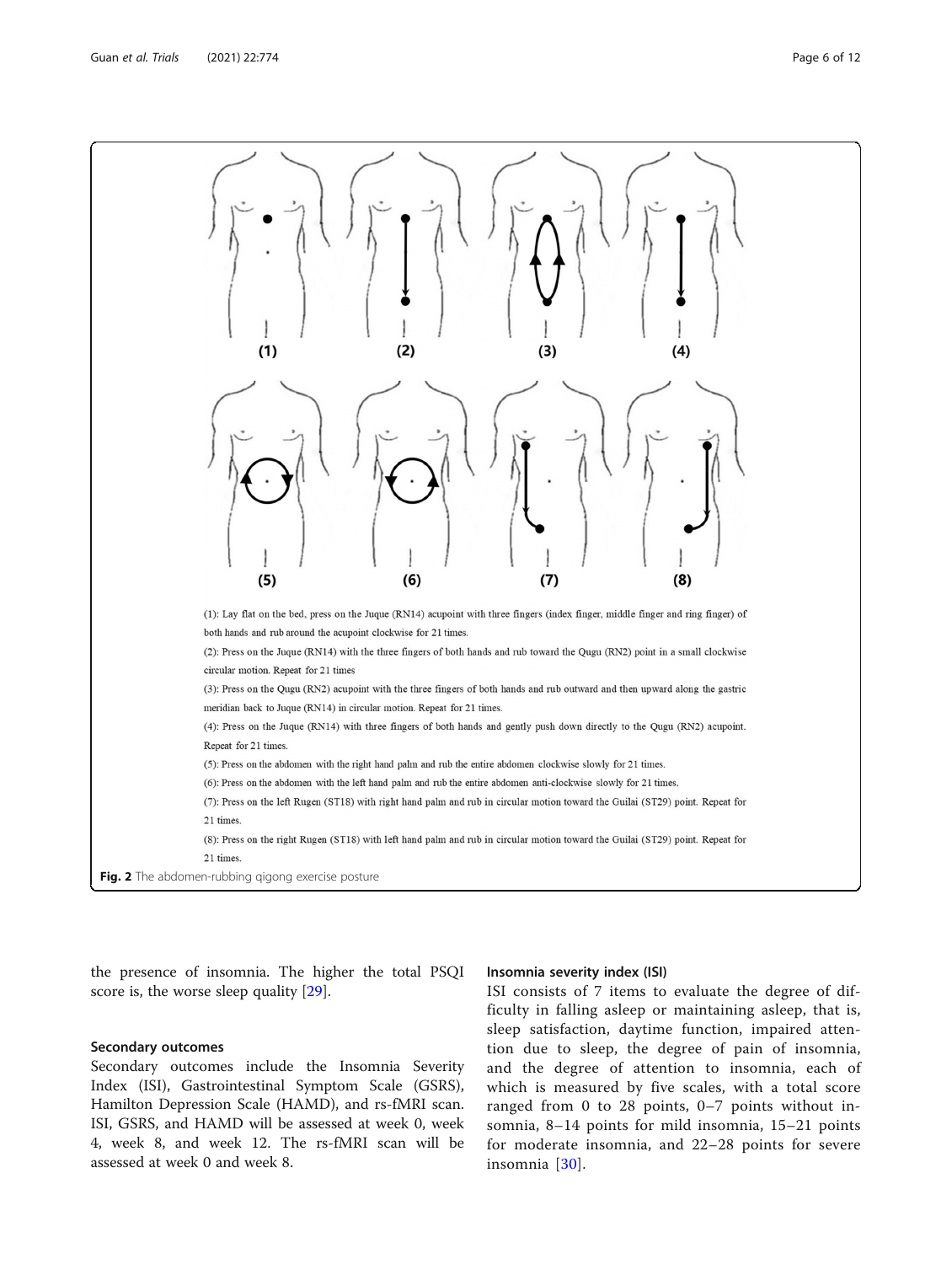## Gastrointestinal symptom scale (GSRS)

GSRS consists of 15 items, which are categorized into three groups, namely, gastric dysfunction, dyspepsia, and intestinal dysfunction. Each item is measure by seven scales, with a total score ranged from 0 to 105 points, used to evaluate the severity of gastrointestinal symptoms during the latest month. The higher the total score is, the more severe the symptoms are [[31](#page-10-0)].

## Hamilton depression scale (HAMD)

HAMD is a scale used to assess depression. The version used in this study consists of 17 items, with a total score ranged from 0 to 53 points: 0–7 points without depression, 8–17 is mild depression, 17–24 is moderate depression, and  $> 24$  is severe depression [[32\]](#page-10-0).

## Neuroimaging

Fifteen participants of each group will receive rs-fMRI scan at weeks 0 and 8.

## Rs-fMRI scan

The rs-fMRI data was collected by a 3.0 T Siemens MR scanner from Yueyang Hospital of Integrated Traditional Chinese and Western Medicine affiliated to Shanghai University of Traditional Chinese Medicine through a coil with a 32-channel head and neck coil. The sequence parameters of MRI are as follows: blood oxygendependent level fMRI (BLOD-fMRI), repetition time (TR) is 2000 ms, echo time (TE) is 30 mm, flip angle is 90°, and field of view (FOV) is  $220 \times 220$  mm<sup>2</sup>; thickness/gap =  $4.0/0.6$  mm, and voxel size is  $3 \times 3 \times 3$ . Participants should rest for half an hour before scanning and will be required to pay attention during the scanning process. All scanning operations are performed by relatively fixed radiation technicians and members of the research team during MRI operations. To ensure that the participants remain awake, the researchers will ask the subjects whether they are awake during and after the scan.

## fMRI data preprocessing

Functional magnetic resonance data based on MATLAB 2013b (Math Works, Natick, MA, USA) platform pictures and picture parameter statistics software ([http://](http://www.fil.iom.ucl.ac.uk/spm) [www.fil.iom.ucl.ac.uk/spm,](http://www.fil.iom.ucl.ac.uk/spm) SPM12), static interest function Toolkit VBM8 ([http://dbm.neuro.uni-jena.de/](http://dbm.neuro.uni-jena.de/vbm8) [vbm8](http://dbm.neuro.uni-jena.de/vbm8)), and DPARSF V2.2 [\(http://rfinri.org/DPARSF](http://rfinri.org/DPARSF) ring state data processing assistant).

Data processing should be noted as follows: [[1\]](#page-10-0) removal of the data of the first ten points of time to ensure the stability of the signal, [\[2](#page-10-0)] slice timing correction: to eliminate the difference in fMRI signal interval scanning time, [\[3](#page-10-0)] head movement correction: to eliminate the artifacts generated by head motion and ensure the image

quality, [[4\]](#page-10-0) spatial normalization to match the functional image with the structural image after head motioncorrection to make it coincide with the standard brain, [[5\]](#page-10-0) reduction and elimination of noise generated in the previous step, [[6\]](#page-10-0) removal of the linear drift and exclusion the linear trend caused by the machine's long time working temperature, and [\[7](#page-10-0)] filtering process to exclude high-frequency physiological noise and low-frequency drift.

## Composition of the coordinating center and trial steering committee

This project is directly supervised and managed by the research team of School of Acupuncture-Moxibustion and Tuina of Shanghai University of Traditional Chinese Medicine. The research team and special case inspectors from Yueyang Hospital of Integrated Traditional Chinese and Western Medicine affiliated to Shanghai University of Traditional Chinese Medicine set up a research steering group. The members of the Steering Group may conduct sampling checks on the completion of the case report form at any time.

## Composition of the data monitoring committee, its role, and reporting structure

The Data and Safety Monitoring Board (DSMB) will be composed of a physician, TCM doctor, medical statistician, ethicist, and radiologist and will oversee the study throughout the study period. The DSMB will supervise the safety data and clinical efficacy reports and monitor protocol compliance, data quality, and participant recruitment every month.

## Plans to promote participant retention and complete follow-up

To ensure retention of participants, they will be contacted by phone or WeChat 1 day before outcome assessment and will be reimbursed for round-trip travel. Participants have the right to withdraw at any stage of the study. When participants express a desire to withdraw from the study, the researchers will clarified any doubts and inform them of the potential benefits of being in the study. If a participant withdraws from the study, the researcher will try to contact the withdrawn participant to inquire about the reason for the withdrawal, whether there is an AE and outcome assessment.

## Safety assessments

If the participants experience any discomforts or unexpected situations during the clinical trial, they should inform the researchers immediately, regardless of the causes of these conditions. The researchers will do their best to prevent and treat any possible injuries caused by this study. Important AEs in this study would be qigong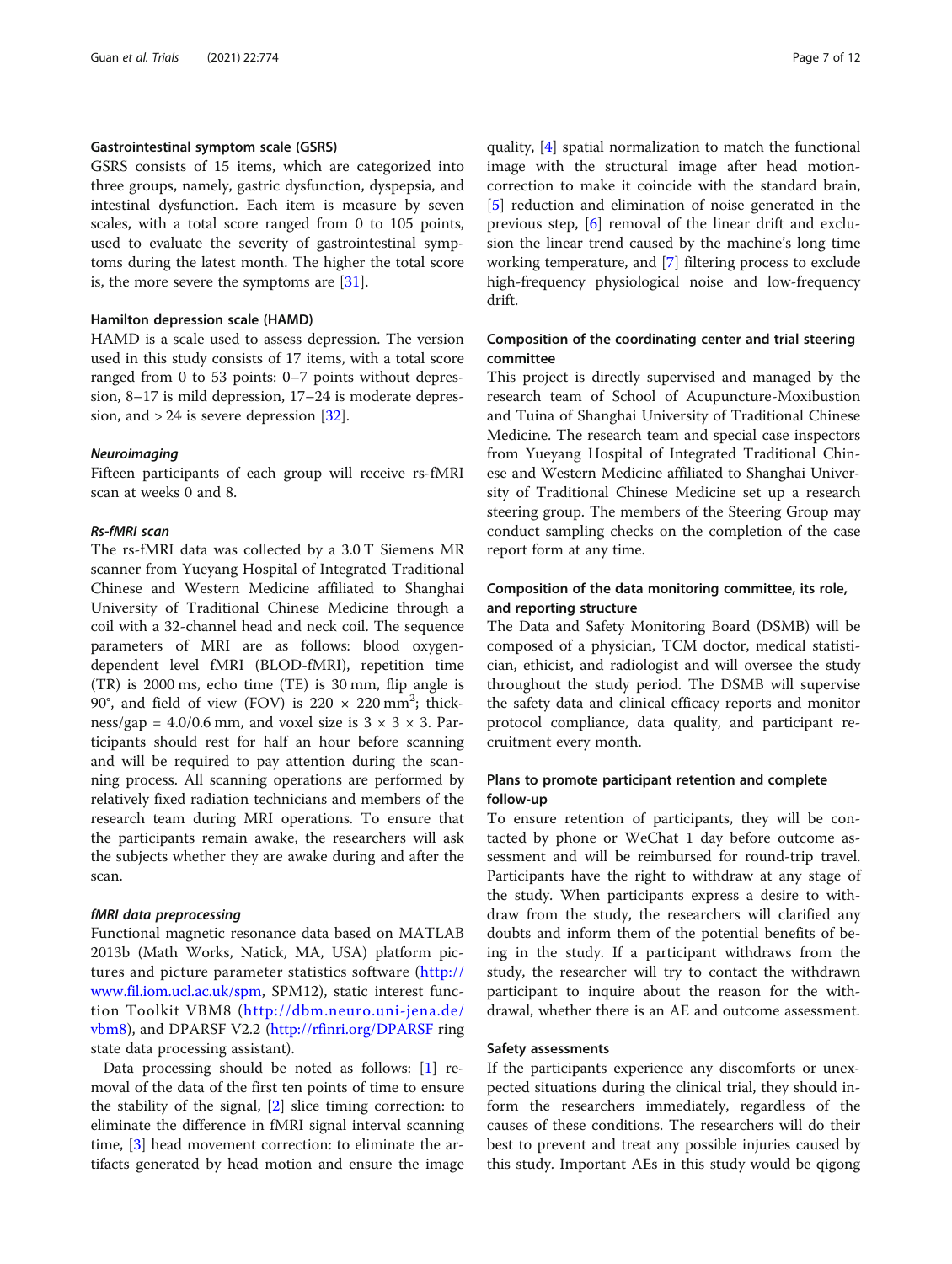exercise-related AEs, such as headache, dizziness or vertigo, distension of head, tinnitus, stuffiness in the chest and worsening shortness of breath, heart-pounding or palpitations, muscular soreness or pain, profuse cold perspiration, irritability, neurasthenia, hallucination and paranoia, and psychological stress. Minor AEs will be treated immediately by the attending TCM doctor. In addition, all severe adverse events will be reported to the Regional Ethics Review Committee of Yueyang Hospital of Integrated Traditional Chinese and Western Medicine affiliated to Shanghai University of Traditional Chinese Medicine within 24 h. If adverse events are determined to be related to the study, the Regional Ethics Review Committee of Yueyang Hospital of Integrated Traditional Chinese and Western Medicine affiliated to Shanghai University of Traditional Chinese Medicine have the right to suspend this study. If an adverse event occurs during the clinical trial, medical experts will be recruited to evaluate and investigate the actual causes and medical and financial compensations will be made to the participant.

## Data management

Patients' experimental data will be registered with electronic case report form separately by two researcher groups and verified by a third party. Any errors will be corrected and recorded immediately. All original data will be reserved for clinical data analysis and safety evaluation. All study-related data will be stored securely at the Shanghai University of Traditional Chinese Medicine.

## Statistical analysis

## Primary outcome analysis

With previous set single blind rule, an independent statistician will analyze the clinical data by SPSS V.24.0 statistical software. Data analysis will be based on the intention-to-treat (ITT) principles. The results of ITT analysis will be compared for consistency. A  $p$  value  $\lt$ 0.05 will be considered statistically significant. Participants who fail to complete the study will be treated as having no change from baseline at all times in both groups. The Kolmogorov–Smirnov test will be used to test the normality. Appropriate transformations will be applied for non-normal distribution, The continuous variables with normal distribution will be described as mean and standard deviation, while continuous variables with non-normal distribution will be expressed by using median and interquartile interval (IQR), the categorical variable will be expressed in number and proportion.

To compare the baseline characteristics between two groups, Student's  $t$  test or Mann–Whitney test will be used for continuous variables. Pearson's  $\chi$ -squared or Fisher's exact will be used for categorical variables. To compare the primary and secondary outcomes between groups, continuous data will be tested by Student's  $t$  test or non-parametric test. Pearson's χ-squared or Fisher's exact test will be applied for categorical data at baseline and after intervention. Repeated-measures ANOVA using the group-by-time interaction terms will be used to analyze the between-group differences. Multivariate analysis of variance will be used and the two-two comparisons among the changes in questionnaire scores with repeated measurement times for each group will be done by Bonferroni correction.

## Secondary outcomes analysis

Secondary outcomes included clinical scale outcomes and neuroimage outcomes. Clinical scale outcomes will be undertaken by using a similar approach as the primary analysis.

The neuroimaging outcomes were statistically analyzed as follows: an independent  $t$  test will be used to compare the ALFF value and functional connection of the abdomen group, behavioral cognitive education group, and healthy control group. The two-sample  $t$  test will be used to compare the ALFF values between the two groups. Data of the two groups will be compared using paired  $t$  test before and after treatment. Select the largest peak coordinates of the different brain regions after ALFF analysis, save the clusters where the peak coordinates are located as a mask as the region of interest (ROI), and calculate the difference in functional connection between the ROI and the whole brain. The specific process is the seed area (ALFF difference brain area) is functionally connected with all voxels of the whole brain, which is the FC average image. After a correlation of values obtained from each voxel is subject to Fisher's Rto-Z transformation, the data between groups will be subject to a two-sample  $T$  test and the data within the groups were subjected to paired  $T$  test and FWE correction. All the statistical analysis and processing will be completed independently by a research staff who has not participated in the treatment and scale evaluation throughout the entire process.

## Interim analysis

An interim analysis will not be conducted.

## Ethics and communication

Under the guidance of the Declaration of Helsinki's general guidelines for medical research in humans and in accordance with local law, the study plan has been approved by the Regional Ethics Review Committee of Yueyang Hospital of Integrated Traditional Chinese and Western Medicine affiliated to Shanghai University of Traditional Chinese Medicine (Project NO. 2019-106) and registered on China Clinical Trial Registry (registration NO.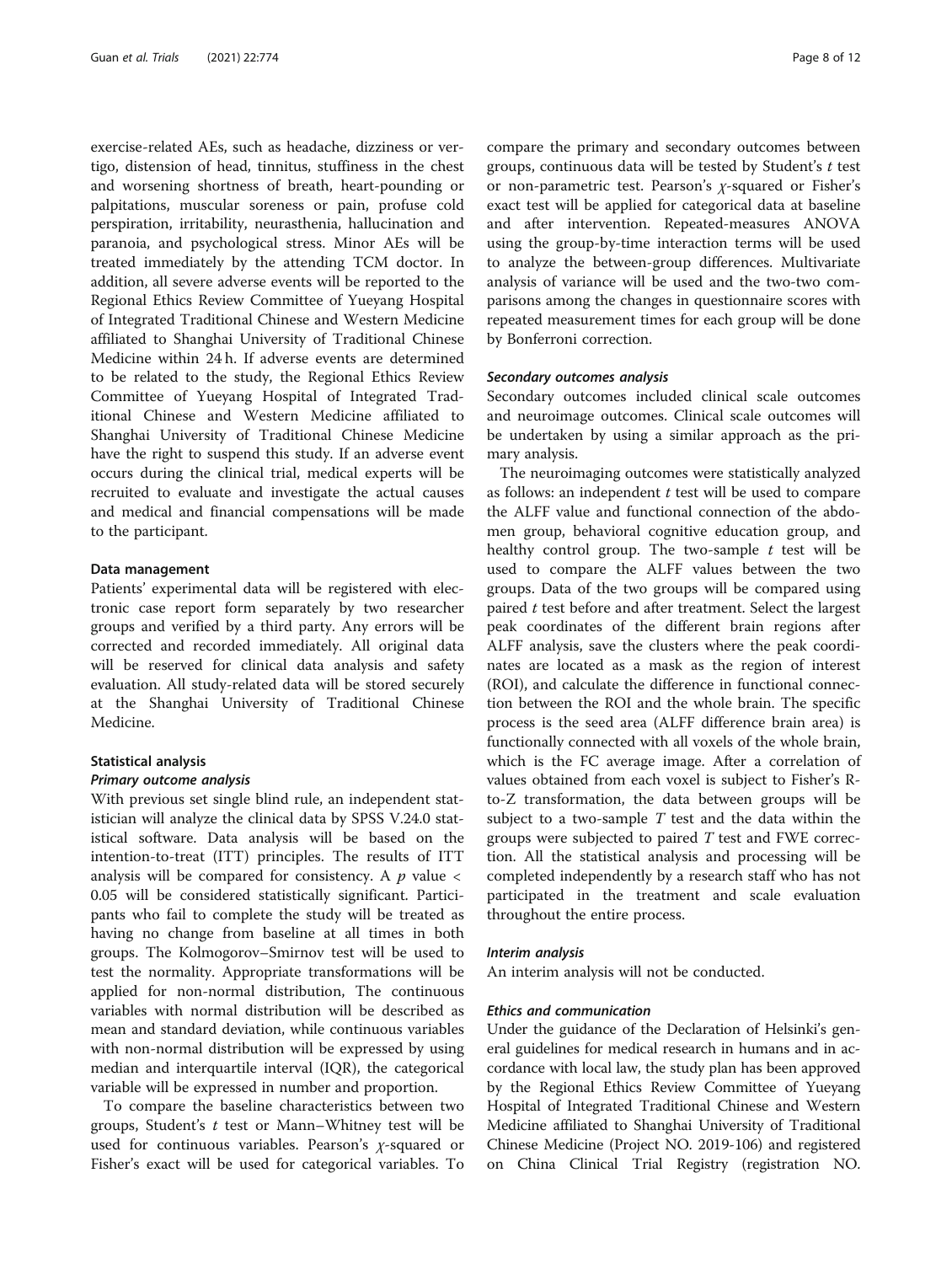ChiCTR1900028009). The standard protocol project: SPIRIT 2013 has also been observed [\[33\]](#page-10-0). Protocol modifications will be informed to Ethics Review Committees and the trial registry for their approval.

The results of this study will be published in a peerreviewed journal or in the proceedings of academic conferences.

## **Discussion**

The purpose of this study is using the Clinical Scales and neuroimage scan to evaluate the clinical efficacy and brain function changes of the ARQE in the treatment of chronic insomnia. ARQE has sufficient theoretical basis and clinical practice experience in the treatment of insomnia. The classic Chinese traditional medicine "Huang Di Nei Jing" has the theory that "inharmonious stomach function leads to insomnia" [[34](#page-10-0), [35](#page-10-0)]. It is believed that gastrointestinal dysfunction may cause insomnia. Research has also found that gastrointestinal function and sleep affect each other. For example, patients with insomnia have abnormal digestive function, and patients with functional digestive tract diseases such as irritable bowel syndrome (IBS) and functional dyspepsia (FD) are also prone to sleep disorders [\[36](#page-10-0)]. Some research has also achieved good results in treating insomnia from the spleen and stomach theory. Wang's research found that acupuncture at acupoints along the abdomen and stomach meridian of patients with chronic insomnia can relieve the symptoms of insomnia [[37\]](#page-10-0). Zhang's research found that acupuncture at local acupoints on the abdomen can relieve the clinical symptoms of patients [[38\]](#page-10-0).

ARQE is a treatment method mainly composed of 8 abdominal rubbing movements, which using gentle pressing to directly stimulate acupoints in the abdomen and stomach has the effect of enhancing digestive function and improving the efficacy of patients with insomnia symptoms. It has the characteristics of simple exercise method, gentle operation technique, flexible exercise time, and various postures. "Abdomen" is considered to be a specific acupuncture point for children's massage in traditional Chinese medicine, and it is also often used in adult massage. It has the function of regulating the qi movement of the viscera and restoring the normal physiological functions of the viscera. There are a variety of internal organs in the abdomen, such as stomach, intestines, gallbladder, and pancreas. This gentle treatment can directly act on the abdomen and adjust the function of the gastrointestinal autonomic nerves by deforming and displacing the contents of the intestine, excites the intestinal parasympathetic nerves, promotes the contraction of gastrointestinal smooth muscles, strengthens peristalsis, and also promotes the secretion of gastric juice, bile, pancreatic juice, and small intestinal juice, and enhances the digestion of food by the stomach and the digestion and absorption of food by the small intestine. By improving the digestive function of patients, the symptoms of insomnia can be alleviated. In this trial, we asked patients with insomnia to perform supine ARQE before going to bed at night. This practice method helps patients relax before going to bed, reduces the time to fall asleep under gentle stimulation, and prepares the body and mind for sleep as soon as possible. ARQE, as a kind of qigong exercise, also has the characteristics of slow movement, coordination, and organic combination with breathing, which can regulate the negative emotions of patients with insomnia and change the activation of brain functions. In previous research, there is also a "brain-gut axis," a neuro-endocrine network that connects the gastrointestinal tract and the brain through the nervous system. The central nervous system can regulate the function of the gastrointestinal tract by sending signal impulses down through the brain-gut axis [[39\]](#page-10-0). Abnormal function of the gastrointestinal tract can also affect the related neural activities of the central or peripheral system including insomnia.

Chronic insomnia is a typical mind-body illness, which not only affects sleep function but also causes many other symptoms, such as mental health and digestive function. This study will evaluate the ARQE from multiple perspectives [\[40](#page-10-0)]. The most important thing in the treatment of insomnia patients with ARQE is to relieve the symptoms of insomnia. Therefore, in this study, PSQI and ISI scales which are most commonly used to evaluate sleep quality are selected to evaluate sleep quality and clinical effects of ARQE before and after intervention. Patients with insomnia often have some psychological and emotional abnormalities, which affect daytime function and aggravate the patient's symptoms. Therefore, HAMD will be used to assess the patients' psychological depression. As a treatment method to treat insomnia from the spleen and stomach, we will use GSRS to reflect the gastrointestinal function of insomnia patients. We will observe changes in the gastrointestinal function of patients with insomnia before and after treatment to verify whether ARQE relieves the symptoms of insomnia by improving the gastrointestinal function and further verify the theory the theory of "inharmonious stomach function leads to insomnia".

Neuroimage scan can reveal the changes in brain activation and functional connectivity in patients with insomnia treated by ARQE, providing clear, effective, and intuitive evidence. Previous fMRI studies have found abnormalities in multiple brain areas such as the cingulate gyrus, hippocampus, amygdala, insula, and prefrontal cortex in patients with insomnia [\[23](#page-10-0)]. Sleep disorders can lead to changes in the structure and function of the hippocampus [\[41](#page-10-0), [42](#page-11-0)]. Patients with insomnia will experience bilateral hippocampal atrophy, involving the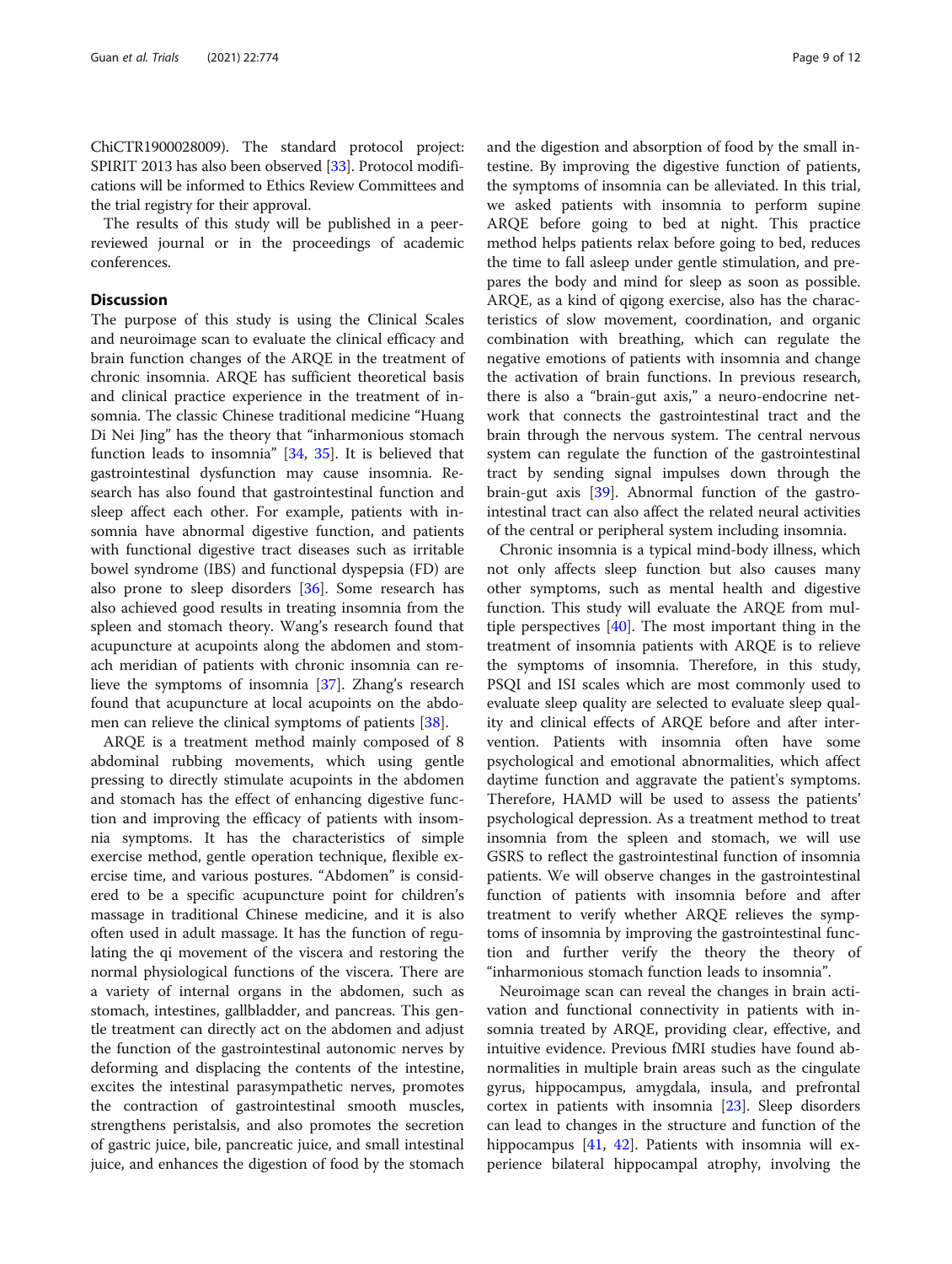head, body, and tail of the hippocampus, and the size of the hippocampus is related to the length of the insomnia. In a recent study, the functional connectivity between the left hippocampus and the fusiform gyrus in patients with insomnia was weak [\[43\]](#page-11-0). After cognitive behavioral therapy, the functional connectivity between these altered left hippocampus and the fusiform gyrus was enhanced. These studies prove the important role of the hippocampus in the neuropathology of insomnia. Feng's study found that after cupping intervention, the PSQI score of insomnia patients decreased the hippocampus volume increased and the brain function link between the hippocampus and the anterior cingulate cortex and the medial prefrontal cortex increased significantly [\[44\]](#page-11-0). Therefore, when studying ARQE, while observing the improvement of patients' insomnia symptoms, we will also observe the correlation between the improvement of patients' insomnia symptoms and the function of brain regions, especially the hippocampus and other important areas.

The results of this trial are expected to evaluate the efficacy of ARQE in the treatment of patients with insomnia through the degree of changes in brain activation and the related results of the clinical scale in order to confirm whether ARQE can effectively alleviate insomnia. We believe that the results of this study will provide a new solution for the treatment of insomnia for other researchers to learn from. This trial also has certain limitations. Due to the significant difference between "ARQE" and "CBTI," blinding methods cannot be used for therapists and subjects, leading to a certain risk of bias in this experiment. Therefore, we set the same intensive training frequency to ensure the same frequency of contacting between the two groups of subjects and therapists, establish the same good doctor-patient relationship, and reduce the resulting differences. In order to ensure the authenticity of the experimental data and reduce the deviation due to the experimental process, we will strictly randomize the subjects and make the therapists, evaluators, and statisticians cannot contact each other. The neuroimaging research in this trial is only at the exploratory stage, and the sample size is limited. In future studies, the sample size can be increased to obtain more convincing evidence.

## Trial status

This protocol is version 1. Due to the time required for recruitment and preparation, the trial began in July 2020.The trial is currently in the early stages of recruiting participants. We expect the recruitment to be completed by July 2021.

#### Abbreviations

TCM: Traditional Chinese medicine; ARQE: Abdomen-rubbing qigong exercise; rs-fMRI: Resting state functional magnetic resonance imaging; fMRI: Functional magnetic resonance imaging; CBTI: Cognitive behavior

therapy of insomnia; FC: Functional connectivity; ALFF: Amplitude of lowfrequency amplitude; PSQI: Pittsburgh sleep quality Index; ISI: Insomnia severity index; GSRS: Gastrointestinal symptom scale; HAMD: Hamilton Depression Scale; ITT: Intention-to-treat; IQR: Interquartile interval; ROI: Region of interest

#### Acknowledgements

The authors will express gratitude to Li Guanwu from Yueyang Hospital of Integrated Traditional Chinese and Western Medicine affiliated to Shanghai University of Traditional Chinese Medicine for his help of fMRI data collection. The authors also extend the appreciation to Yin Congquan from Yueyang Hospital of Integrated Traditional Chinese and Western Medicine affiliated to Shanghai University of Traditional Chinese Medicine for her help in the ethical review process.

## Authors' contributions

The study was conceptualized by MF, FY, CG, and ZJC. The protocol was developed by CG and ZJC. Statistical advice and sample size calculation and method of analysis were provided by WRP. Clinical trial will be conduct by all the investigators collectively. CG, FFX, and JZ are responsible for functional magnetic resonance imaging image processing and analysis and fMRI image processing. All authors read and approved the final manuscript.

## Funding

This study are supported financially by the National Natural Science Foundation of China (81774443) and Shanghai to further Accelerate the Development of TCM of Three-Year Action Plan [ZY(2018-2020)-CCCX-2001- 05]. The trial sponsor is the Shanghai Municipal Health Commission. The final fund management is performed by the Shanghai University of Traditional Chinese Medicine. The funders had no role in the design of this study and will not have any role in its execution, analysis or interpretation of the data, or the decision to submit results.

#### Availability of data and materials

The protocol of the study is publicly available on the website of China Registered Clinical Trial Registration Center with no. ChiCTR1900021371. Any modification or adjustment of the experimental scheme will be submitted to the ethics committee for approval. The revised protocol will be submitted to the clinical registration center in time to apply for revision and complete the revision to inform all interested researchers. The datasets generated and/or analyzed during the current study are not publicly available due to China laws on privacy protection but are available from the corresponding author on reasonable request.

## Declarations

#### Ethics approval and consent to participate

Our design had been approved by the Regional Ethics Review Committee of Yueyang Hospital of Integrated Traditional Chinese and Western Medicine affiliated to Shanghai University of Traditional Chinese Medicine (proposal number: 2019-106). The Regional Ethics Review Committee has the right to inspect the conduct of the study at any time. It has been registered to the China Clinical Registration Agency (registration number: ChiCTR1900028009). Informed consent will be required for study participation. In addition, all researchers will be required to sign a pledge to protect the confidentiality of study participants. Only the researchers will have access to the final data.

## Consent for publication

If readers wish to obtain a sample of the informed consent and other relevant materials, they can contact the corresponding author to obtain them on reasonable request.

#### Competing interests

The authors declare that they have no competing interests.

## Author details

<sup>1</sup>Shanghai University of Traditional Chinese Medicine, Shanghai 201203 China.<sup>2</sup>Shanghai Skin Disease Hospital, Shanghai 200050, China.<sup>3</sup>Institute of Tuina, Shanghai Institute of Traditional Chinese Medicine, Shanghai 200437, China.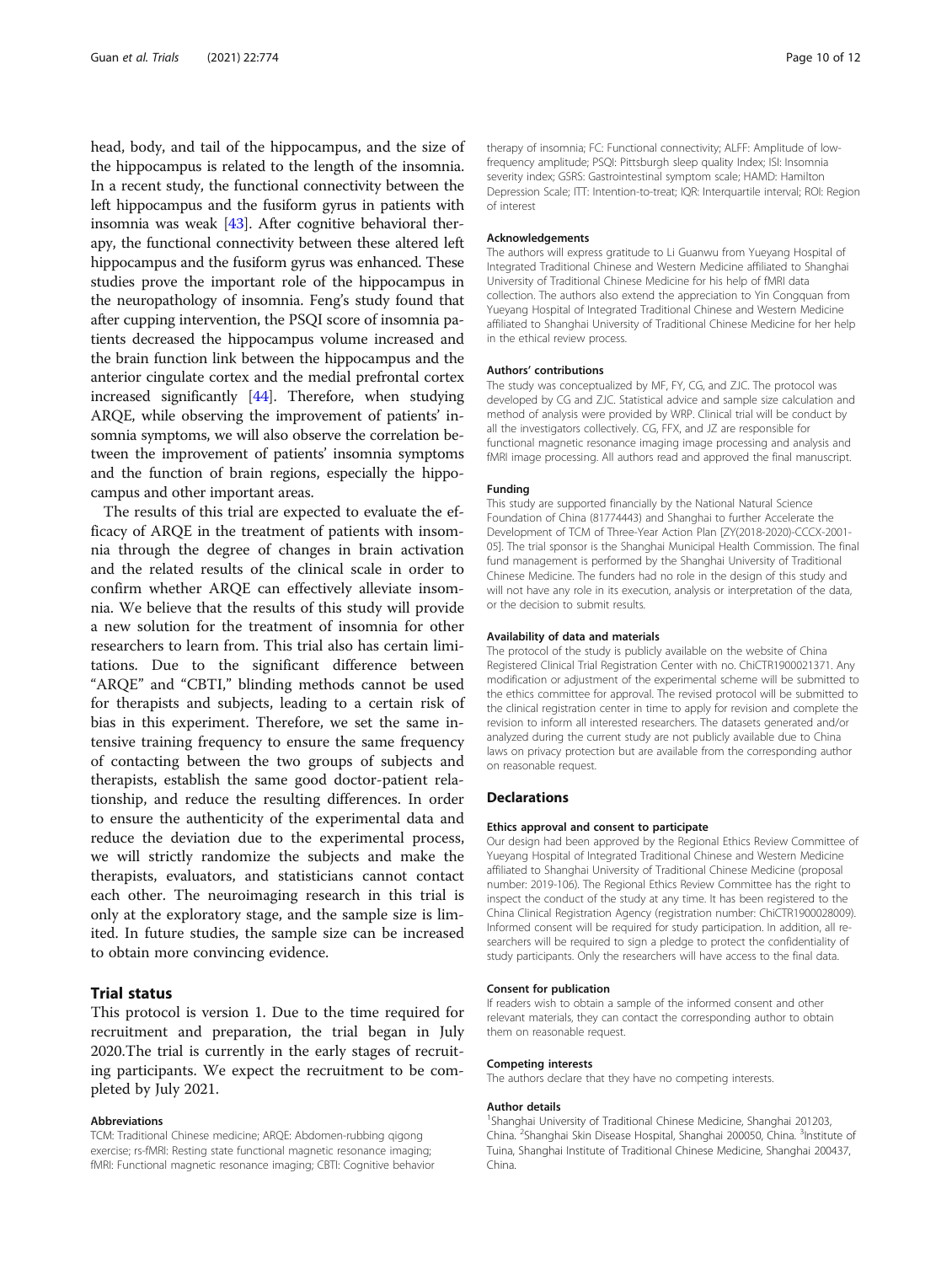## <span id="page-10-0"></span>Received: 6 November 2020 Accepted: 9 August 2021 Published online: 06 November 2021

## References

- 1. Kay-Stacey M, Attarian H. Advances in the management of chronic insomnia. BMJ. 2016;354:i2123.
- 2. Buysse DJ, et al. JAMA. 2013;309(7):706–16. [https://doi.org/10.1001/jama.2](https://doi.org/10.1001/jama.2013.193) [013.193](https://doi.org/10.1001/jama.2013.193).
- 3. Cao XL, Wang SB, Zhong BL, et al. The prevalence of insomnia in the general population in China: A meta-analysis. PLoS One. 2017;12(2): e0170772. <https://doi.org/10.1371/journal.pone.0170772>.
- 4. Leger D, Poursain B. An international survey of insomnia: under-recognition and under-treatment of a polysymptomatic condition. Curr Med Res Opin. 2005;21(11):1785–92. <https://doi.org/10.1185/030079905X65637>.
- Riemann D, Nissen C, Palagini L, Otte A, Perlis ML, Spiegelhalder K. The neurobiology, investigation, and treatment of chronic insomnia. Lancet Neurol. 2015;14(5):547–58. [https://doi.org/10.1016/S1474-4422](https://doi.org/10.1016/S1474-4422(15)00021-6) [\(15\)00021-6.](https://doi.org/10.1016/S1474-4422(15)00021-6)
- 6. Li M, Zhang XW, Hou WS, Tang ZY. Insomnia and risk of cardiovascular disease: a meta-analysis of cohort studies. Int J Cardiol. 2014;176(3):1044–7. <https://doi.org/10.1016/j.ijcard.2014.07.284>.
- 7. Leger D, Guilleminault C, Bader G, Levy E, Paillard M. Medical and socioprofessional impact of insomnia. Sleep. 2002;25(6):625–9.
- 8. Bramoweth AD, Taylor DJ. Chronic insomnia and health care utilization in young adults. Behav Sleep Med. 2012;10(2):106–21. [https://doi.org/10.1080/1](https://doi.org/10.1080/15402002.2011.587067) [5402002.2011.587067](https://doi.org/10.1080/15402002.2011.587067).
- 9. Roth T, Coulouvrat C, Hajak G, Lakoma MD, Sampson NA, Shahly V, et al. Prevalence and perceived health associated with insomnia based on DSM-IV-TR; international statistical classification of diseases and related health problems, tenth revision; and research diagnostic criteria/international classification of sleep disorders, second edition criteria: results from the America insomnia survey. Biol Psychiatry. 2011;69(6):592–600. [https://doi.](https://doi.org/10.1016/j.biopsych.2010.10.023) [org/10.1016/j.biopsych.2010.10.023.](https://doi.org/10.1016/j.biopsych.2010.10.023)
- 10. Chien KL, Chen PC, Hsu HC, Su TC, Sung FC, Chen MF, et al. Habitual sleep duration and insomnia and the risk of cardiovascular events and all-cause death: report from a community-based cohort. Sleep. 2010;33(2):177–84. [https://doi.org/10.1093/sleep/33.2.177.](https://doi.org/10.1093/sleep/33.2.177)
- 11. Zammit GK, Weiner J, Damato N, Sillup GP, McMillan CA. Quality of life in people with insomnia. Sleep. 1999;22(Suppl 2):S379–85.
- 12. Buscemi N, Vandermeer B, Friesen C, Bialy L, Tubman M, Ospina M, et al. The efficacy and safety of drug treatments for chronic insomnia in adults: a meta-analysis of RCTs. J Gen Intern Med. 2007;22(9):1335–50. [https://doi.](https://doi.org/10.1007/s11606-007-0251-z) [org/10.1007/s11606-007-0251-z.](https://doi.org/10.1007/s11606-007-0251-z)
- 13. Buysse DJ, Rush AJ, Reynolds C. Clinical management of insomnia disorder. JAMA. 2017;318(20):1973–4. [https://doi.org/10.1001/jama.2017.15683.](https://doi.org/10.1001/jama.2017.15683)
- 14. Doghramji K, Jangro WC. Adverse effects of psychotropic medications on sleep. Sleep Med Clin. 2016;11(4):503–14. [https://doi.org/10.1016/j.jsmc.2016.](https://doi.org/10.1016/j.jsmc.2016.08.001) [08.001.](https://doi.org/10.1016/j.jsmc.2016.08.001)
- 15. Schutte-Rodin S, Broch L, Buysse D, Dorsey C, Sateia M. Clinical guideline for the evaluation and management of chronic insomnia in adults. J Clin Sleep Med. 2008;4(5):487–504. <https://doi.org/10.5664/jcsm.27286>.
- 16. Qaseem A, Kansagara D, Forciea MA, Cooke M, Denberg TD. Clinical guidelines Committee of the American College of P. management of chronic insomnia disorder in adults: a clinical practice guideline from the American College of Physicians. Ann Intern Med. 2016;165(2):125–33. [https://doi.org/10.7326/M15-2175.](https://doi.org/10.7326/M15-2175)
- 17. Trauer JM, Qian MY, Doyle JS, Rajaratnam SM, Cunnington D. Cognitive behavioral therapy for chronic insomnia: a systematic review and metaanalysis. Ann Intern Med. 2015;163(3):191–204. [https://doi.org/10.7326/](https://doi.org/10.7326/M14-2841) [M14-2841.](https://doi.org/10.7326/M14-2841)
- 18. Liu YHL, Lai DD, Duan WX, Xu J, Wu ZJ, Li TM. Abdomen-rubbing qigong exercise and health preservation concept of Fang Kai, a Xin'an medical physician. J Acupunct Tuina Sci. 2016;4(14):170–4. [https://doi.org/10.1007/](https://doi.org/10.1007/s11726-016-0919-1) [s11726-016-0919-1.](https://doi.org/10.1007/s11726-016-0919-1)
- 19. Yu JH. Introduction to Prescriptions of Health Care Masters in Qing Dynasty and "Mo Abdomen Yun Qigong" [J]. Massage Daoyin. 1988;(01):3–4. [https://](https://doi.org/10.19787/J.issn.1008-1879.1998.01.003) [doi.org/10.19787/J.issn.1008-1879.1998.01.003.](https://doi.org/10.19787/J.issn.1008-1879.1998.01.003)
- 20. Li H, Wang J, Zhang W, Zhao N, Hai X, Sun Q, et al. Chronic fatigue syndrome treated by the traditional Chinese procedure abdominal tuina: a randomized controlled clinical trial. J Tradit Chin Med. 2017;37(6):819–26.
- 21. Tan TWJ, LI HM. Curative observation of tongmai tiaoshen technique on treating psychophysiological insomnia of heart-spleen. J Sichuan Trad Chin Med. 2013;31(10):127–33.
- 22. Logothetis NK. What we can do and what we cannot do with fMRI. Nature. 2008;453(7197):869–78. [https://doi.org/10.1038/nature06976.](https://doi.org/10.1038/nature06976)
- 23. Dai XJ, Nie X, Liu X, Pei L, Jiang J, Peng DC, et al. Gender differences in regional brain activity in patients with chronic primary insomnia: evidence from a resting-state fMRI study. J Clin Sleep Med. 2016;12(3):363–74. [https://](https://doi.org/10.5664/jcsm.5586) [doi.org/10.5664/jcsm.5586](https://doi.org/10.5664/jcsm.5586).
- 24. O'Byrne JN, Berman Rosa M, Gouin JP, Dang-Vu TT. Neuroimaging findings in primary insomnia. Pathol Biol (Paris). 2014;62(5):262–9. [https://doi.org/10.1](https://doi.org/10.1016/j.patbio.2014.05.013) [016/j.patbio.2014.05.013.](https://doi.org/10.1016/j.patbio.2014.05.013)
- 25. Zhou P, Yan CQ, Zhang S, Huo JW, Liu CZ. Research advances in insomnia disorder based on magnetic resonance imaging. Zhongguo Yi Xue Ke Xue Yuan Xue Bao. 2018;40(4):543–8. [https://doi.org/10.3881/j.issn.1000-503X.1](https://doi.org/10.3881/j.issn.1000-503X.10327) [0327](https://doi.org/10.3881/j.issn.1000-503X.10327).
- 26. Liu Yang SS, Zhang F. Effects of Mofuyunqi method in the treatment of sleep disorder in college students. Asia Pacific Trad Med. 2015;11(14):72–3.
- 27. Ayabe N, Okajima I, Nakajima S, Inoue Y, Watanabe N, Yamadera W, et al. Effectiveness of cognitive behavioral therapy for pharmacotherapy-resistant chronic insomnia: a multi-center randomized controlled trial in Japan. Sleep Med. 2018;50:105–12. [https://doi.org/10.1016/j.sleep.2018.05.038.](https://doi.org/10.1016/j.sleep.2018.05.038)
- 28. Chow S. Sample size calculations in clinical research; 2003. [https://doi.org/1](https://doi.org/10.1201/9780203911341) [0.1201/9780203911341.](https://doi.org/10.1201/9780203911341)
- 29. Buysse DJ, Reynolds CFI, Monk TH, Berman SR, Kupfer DJ. The Pittsburgh sleep quality index: a new instrument for psychiatric practice and research. Psychiatry Res. 1989;28(2):193–213. [https://doi.org/10.1016/0165-1781](https://doi.org/10.1016/0165-1781(89)90047-4) [\(89\)90047-4.](https://doi.org/10.1016/0165-1781(89)90047-4)
- 30. Gagnon C, Belanger L, Ivers H, Morin CM. Validation of the insomnia severity index in primary care. J Am Board Fam Med. 2013;26(6):701–10. [https://doi.](https://doi.org/10.3122/jabfm.2013.06.130064) [org/10.3122/jabfm.2013.06.130064.](https://doi.org/10.3122/jabfm.2013.06.130064)
- 31. Svedlund J, Sjodin I, Dotevall G. GSRS--a clinical rating scale for gastrointestinal symptoms in patients with irritable bowel syndrome and peptic ulcer disease. Dig Dis Sci. 1988;33(2):129–34. [https://doi.org/10.1007/](https://doi.org/10.1007/BF01535722) [BF01535722.](https://doi.org/10.1007/BF01535722)
- 32. Leucht S, Fennema H, Engel R, Kaspers-Janssen M, Lepping P, Szegedi A. What does the HAMD mean? J Affect Disord. 2013;148(2-3):243–8. [https://](https://doi.org/10.1016/j.jad.2012.12.001) [doi.org/10.1016/j.jad.2012.12.001.](https://doi.org/10.1016/j.jad.2012.12.001)
- 33. Chan AW, Tetzlaff JM, Altman DG, Laupacis A, Gotzsche PC, Krleza-Jeric K, et al. SPIRIT 2013 statement: defining standard protocol items for clinical trials. Ann Intern Med. 2013;158(3):200–7. [https://doi.org/10.7326/0003-481](https://doi.org/10.7326/0003-4819-158-3-201302050-00583) [9-158-3-201302050-00583.](https://doi.org/10.7326/0003-4819-158-3-201302050-00583)
- 34. Singh A, Zhao K. Treatment of insomnia with traditional Chinese herbal medicine. Int Rev Neurobiol. 2017;135:97–115. [https://doi.org/10.1016/bs.](https://doi.org/10.1016/bs.irn.2017.02.006) [irn.2017.02.006](https://doi.org/10.1016/bs.irn.2017.02.006).
- 35. Yeung WF, Chung KF, Poon MM, Ho FY, Zhang SP, Zhang ZJ, et al. Prescription of chinese herbal medicine and selection of acupoints in pattern-based traditional chinese medicine treatment for insomnia: a systematic review. Evid Based Complement Alternat Med. 2012;2012:902578.
- 36. Kim SY, Choung RS, Lee SK, Choe JW, Jung SW, Hyun JJ, et al. Self-reported sleep impairment in functional dyspepsia and irritable bowel syndrome. J Neurogastroenterol Motility. 2018;24(2):280–8. [https://doi.org/10.5056/jnm1](https://doi.org/10.5056/jnm17098) [7098](https://doi.org/10.5056/jnm17098).
- 37. Wang WL, Liu JW, Chen LG, Wang CG, Zhang YH. Application of "disharmony of stomach leads to insomnia" theory in acupuncture treatment for insomnia. Zhongguo Zhen Jiu. 2014;34(12):1228–30.
- 38. Zhang DQCG. Song YJ clinical research on regulating shen and disharmonizing stomach in the treatment of insomnia of disharmony of spleen and stomach. J Clin Acupuncture Moxibustion. 2020;36(5):9–12.
- 39. Schatz RA, Moshiree B. Gastrointestinal and hepatic disease in fibromyalgia. Rheum Dis Clin N Am. 2018;44(1):131–42. [https://doi.org/10.1016/j.rdc.2017.](https://doi.org/10.1016/j.rdc.2017.09.009) [09.009](https://doi.org/10.1016/j.rdc.2017.09.009).
- 40. Tsai PS, Wang SY, Wang MY, Su CT, Yang TT, Huang CJ, et al. Psychometric evaluation of the Chinese version of the Pittsburgh sleep quality index (CPSQI) in primary insomnia and control subjects. Qual Life Res. 2005;14(8): 1943–52. <https://doi.org/10.1007/s11136-005-4346-x>.
- 41. Joo EY, Kim H, Suh S, Hong SB. Hippocampal substructural vulnerability to sleep disturbance and cognitive impairment in patients with chronic primary insomnia: magnetic resonance imaging morphometry. Sleep. 2014; 37(7):1189–98. <https://doi.org/10.5665/sleep.3836>.